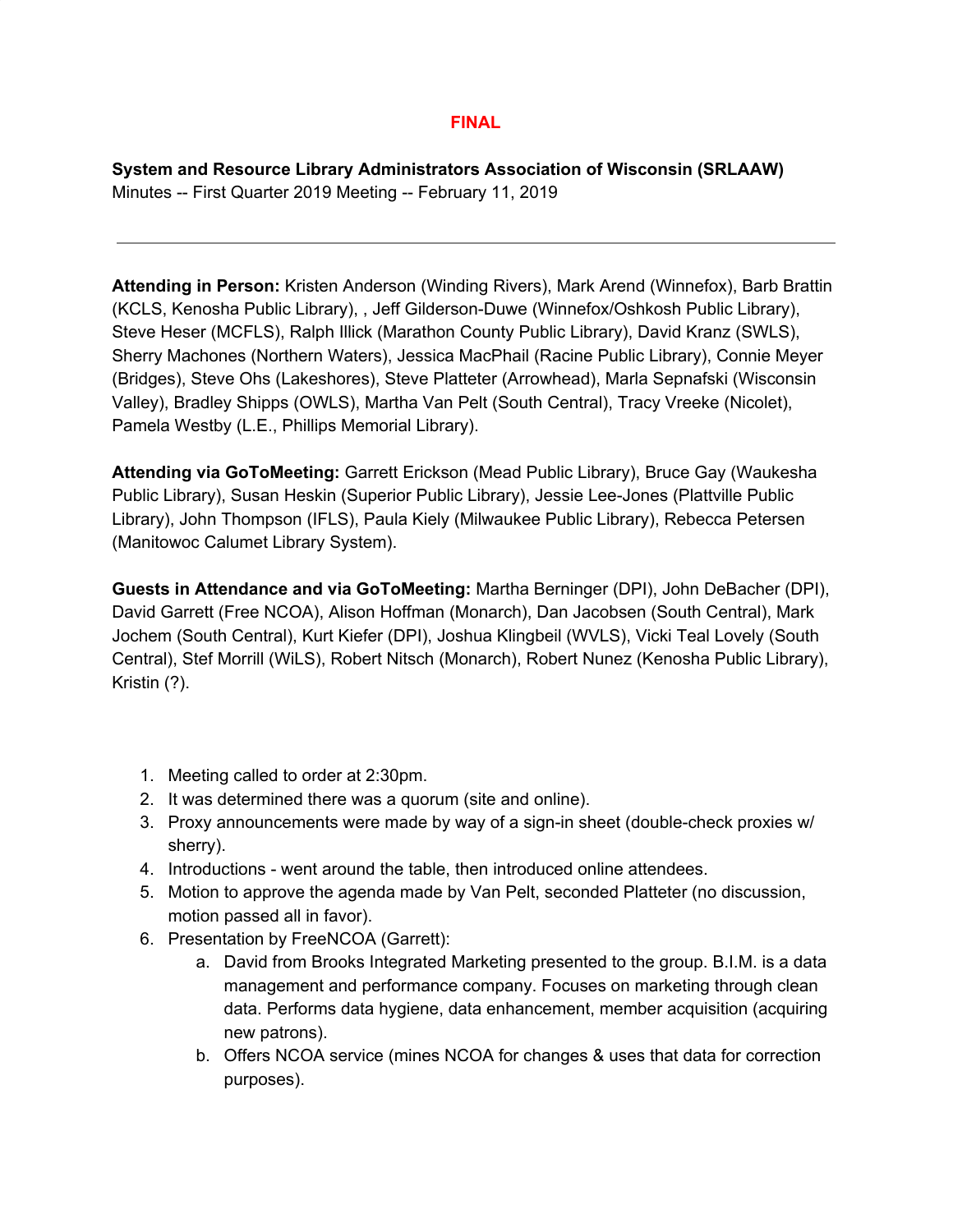- c. Also offers PCOA (proprietary service using proprietary enhanced data set, next product up the tree).
- d. SRLAAW member quote 1 = 100K records for approx \$1,200 annual.
- e. SRLAAW member quote  $2 =$  contact patrons with long overdue items (\$12.50 per 1,000 patrons).
- f. [www.brooksim.com](http://www.brooksim.com/)
- g. A discussion of the presentation occurred. Salient issues arising during the discussion included patron privacy, cost effectiveness, and additional automation.
- h. No action was taken.
- 7. Minutes: Q4 2018 Approval (Machones)
	- a. Motion to approve the minutes by Van Pelt seconded by Macphail, one correction (Anderson - name was misspelled). Motion for approval as amended passed with all in favor.
- 8. Nominations for SRLAAW officers (Machones)
	- a. It was indicated the treasurer position can carry over. Anderson nominated by Machones. No other nominations for treasurer.
	- b. Vice president Petersen currently VP. Petersen accepted nomination. No other nominations for VP.
	- c. President Macphail nominated Machones for President. Brattin seconded. No other nominations for president.
- 9. Vote for Officers (Machones) Note: secret ballot if multiple nominees.
	- a. Gllderson Duwe moved the slate, Shipps seconded. There was no discussion/motion passed w/ all in favor.
- 10. ALA National Library Legislative Day (Machones)
	- a. Annual mtg is in DC this year. Still not evident if SRLAAW needs to send a delegate.
	- b. Special group was chosen by ALA to go to DC to help lobby for library issues.
	- c. Van Pelt drew indicated that SRLAAW does have a budget for sending a person.
- 11. Treasurer's Report (Anderson)
	- a. Fee increase this year, billing resource libraries and systems.
	- b. Written budget presented.
- 12. LD&L Report (Meyer)
	- a. The weather is set to affect legislative day and a lot of people are cancelling.
	- b. Reason we have it at this time is because it's right before budget time, and having a fresh story in the minds of legislators is important.
	- c. LD&L has met with all members of JFC.
	- d. LD&L has plans to meet w/ leadership.
	- e. LD&L has briefed the Evers transition team on priorities.
	- f. Thanks for everyone's engagement,.
- 13. Libraries Activating Workforce Development Skills (LAWDS) Project (Berninger, Jochem)
	- a. Jochem described his role as main contact for the LAWDS grant.
	- b. Workforce development contacts are going to be complicated because only one system (MCFLS) is represented by one single workforce dev. county agency.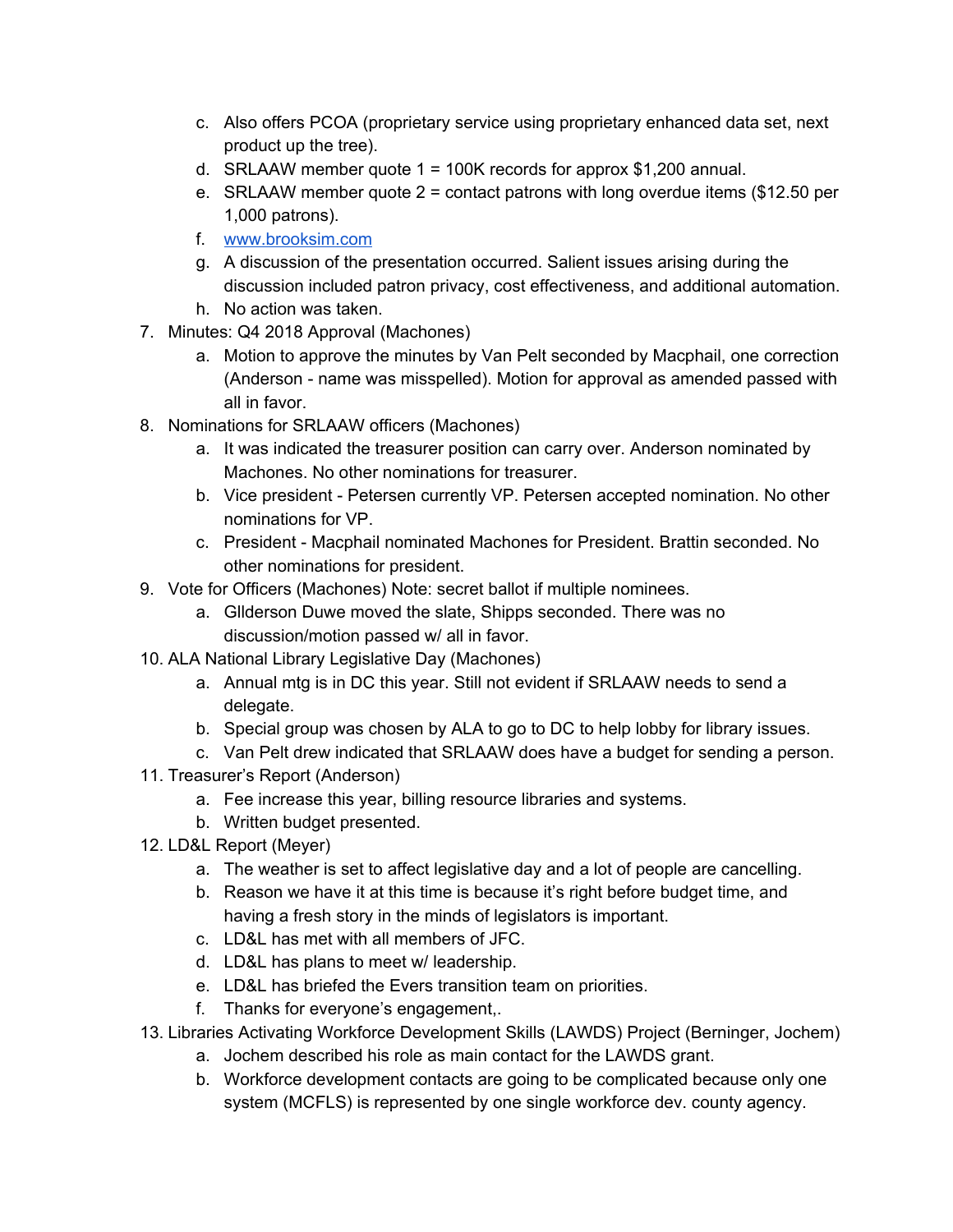- c. DPI had first opportunity to speak with a workforce development representative about a week ago. First training module needs to be completed relatively soon.
- d. Mtg on april 24th, workforce dev board will outline a training module & move it on. No training sessions should be scheduled before may 1.
- e. Suggests that system directors talk to member libraries & reach out to workforce development people.
- f. Most organizations don't have a venue to deliver training. Libraries may be an option.
- g. Workbook went out that shows library-level boundaries of workforce dev directors
- h. Gilderson Duwe requested talking points to help system directors engage workforce development directors.
- i. Arend suggested it would be helpful for library systems to collaborate in approaching workforce dev directors.
- 14. Update on Technology Collaboration (Teal Lovely)
	- a. Teal Lovely presented digitization kits update met with DPI and Emily Pfotenhauer, still waiting on approval to access funding. Will then start purchasing kits. Will begin organizing kickoff meetings. Systems who are not participating can still participate in kickoff meetings.
	- b. Jacobsen presented two projects. Collaborative purchasing of PC's through Dell. 14 of 16 systems have signed-up. Second project is collaborative backup/archive project. Approached 3 vendors for engineered solution. Backup is one aspect, another is archiving of digital images. Dell proposal is complete, one other vendor is about 25% through process. Jacobsen distributed cost calculations. Includes shared backup component, digital archive component.
		- i. Anderson asked if (\*something) was included not yet.
		- ii. Arend asked if purchasing the backup would affect bottom line for PC purchasing? Jacobsen answered that it might. There is one account manager assigned through the pc purchasing initiative.
		- iii. Interested systems can commit LSTa funds to the project.
- 15. LSTA Collaborative Technology Projects (Klingbell)
	- a. Klingbeil outlined the LSTA grant structure & conversations that through backup, digitization, etc. Outlined some ideas the group has for future projects (gamification app, development of library services availability app, cybersecurity training, shared low cost data storage capacity, digitization projects, makerspace kits).
	- b. There are two solid targets for collaborative effort: 3 system Lean WI project, and backup/archiving project.
- 16. Social Media Policies (MacPhail)
	- a. No report recorded.
- 17. Affiliated Organization Reports:
	- a. PLSR (Thompson)